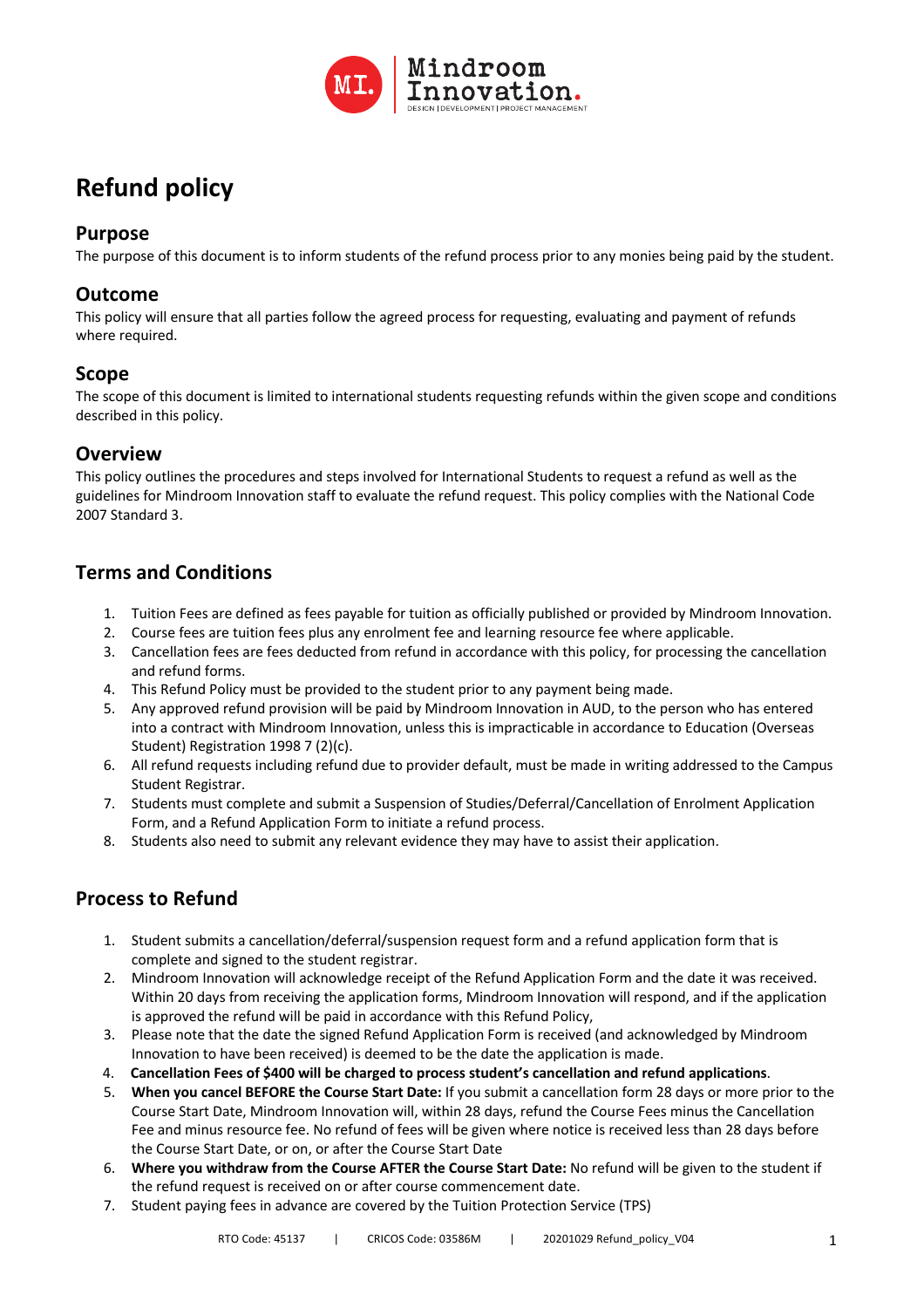

- 8. Course fees are subject to change. However, course fees detailed in a tax invoice issued before the date of change will be honoured by Mindroom Innovation for the course stated in the letter of offer.
- 9. In the event of a visa being refused, a full refund of paid course fees will be processed on provision of evidence of visa refusal, provided that the refusal was not caused by a breach of visa conditions. Mindroom Innovation will update the refund outcome in PRISMS within 28 calendar days from the enrolment default date.
- 10. No refund will be given if a student's visa renewal is rejected due to breaches of visa conditions
- 11. If a student's visa is terminated, there will be no refund of paid course fees for course/s which have commenced. Course fees paid for future courses will be refunded, minus resource fees paid.
- 12. No refund will be given to students who have been found breaching the student Code of Conduct or visa conditions or Australian laws.
- 13. For an approved refund application, refunds will be paid within 28 days from receiving a written application. All refunds will deduct the AUD\$200 Enrollment fee, \$400 Cancellation Fees and resource fees, and the residual to be paid in accordance with Education Services for Overseas Students Act 2000 (ESOS Act) section 47D(4).
- 14. Students who are currently enrolled in two or more courses and wish to withdraw from the second or third course will be subject to a \$400 withdrawal fee which is not refundable.
- 15. Refunds will be paid directly to the person who entered into the contract with Mindroom Innovation, unless that person gives a written direction to pay someone else in accordance with Education Services for Overseas Students Act 2000 (ESOS Act) section 47D (3).
- 16. In the case of Mindroom Innovation defaults when either of the following occurs:
	- a. Mindroom Innovation fails to provide the course to the enrolled student at the agreed commencement date or agreed location upon; or
	- b. The course ceases to be provided to the enrolled student at the location any time between the course commencement and completion date.
	- c. An enrolled student has not withdrawn before the default day.

Mindroom Innovation will either arrange for the student to be offered a place in an alternative course at the provider's expense or provide a full refund of tuition fee.

If the student accepts the offer of alternative course, the student should accept it in writing and no refund of tuition fee will be given to the student; otherwise, Mindroom Innovation will refund the student the paid tuition fees in full within 28 days of the default day.

In case the refund will be made after the commencement date, Mindroom Innovation will be obligated for a partial refund for the portion of the course not delivered or assessed when Mindroom Innovation fails to meet its obligation to the student.

In the event that Mindroom Innovation does not satisfy its obligation to an affected student, the Tuition Protection Service (TPS) Director will facilitate access for the student to course placement.

However, the enrolment fee and any other service or learning resource fees (material fee) are non-refundable.

- 17. **Unused Tuition fees refund if Visa is refused by The Department of Home Affairs after commencing course:** A full refund of unused tuition fees will be made where a student's visa application is refused by The Department of Home Affairs. Mindroom Innovation will calculate this fee by using the legislative instrument under subsection of 47(E) (4) of the ESOS Act. In this case, written proof of refusal must accompany the request for refund. The Enrolment Fee will not be refunded.
- 18. **Student Defers Course prior to the Date Of course Commencement:** Students must start their course on their allocated starting date except in exceptional circumstances. Students who wish to defer their course start date must give at least one-week written notice. If less than one-week notice is given, Mindroom Innovation will charge the student one-week tuition fee. Students who do not arrive on the designated start date and have not given notice, will automatically be charged one-week tuition fee.
- 19. **Cancellations once an Enrolment has commenced**. No refunds of any kind will be made once the student's enrolment has commenced, unless the participant has a legitimate complaint against Mindroom Innovation that can be substantiated under the Consumer Protection Laws of the Commonwealth of Australia, or the State of Queensland.